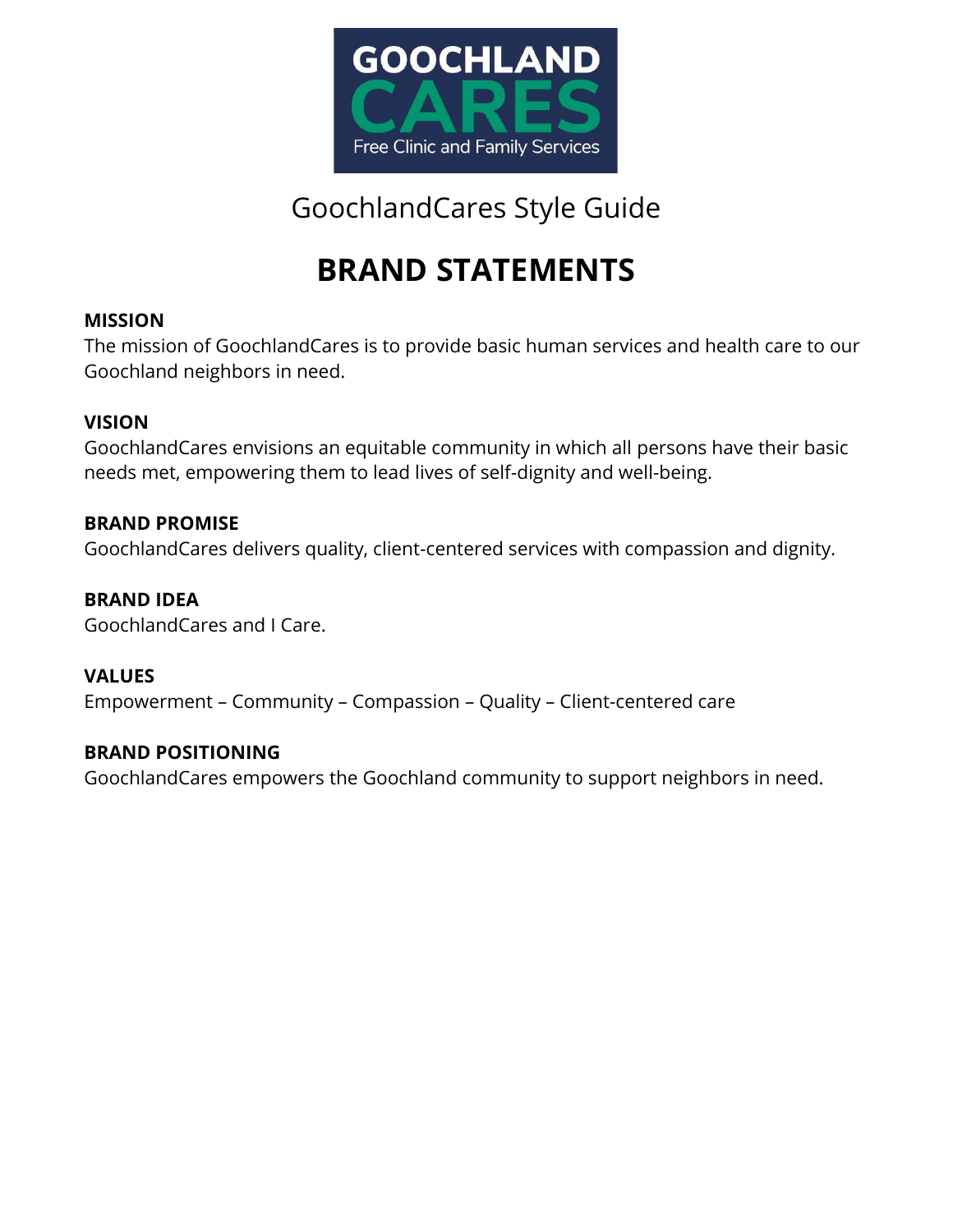

**LOGO**





Primary Version **Secondary Version** Secondary Version

Logo font is NunitoSans. Logo colors: Pantone 534C and 334C



Acceptable to use logo in 100% Black.

Logos files can be found on our Media Resources page: **[www.goochlandcares.org/media-resources](http://www.goochlandcares.org/media-resources)**

**IF YOU NEED A SPECIFIC FILE FORMAT OF A SPECIFIC LOGO AND IT IS NOT ON THE RESOURCES PAGE, PLEASE CONTACT CHERYL KOSAKOWSKI, 804-556-0714, OR CKOSAKOWSKI@GOOCHLANDCARES.ORG.**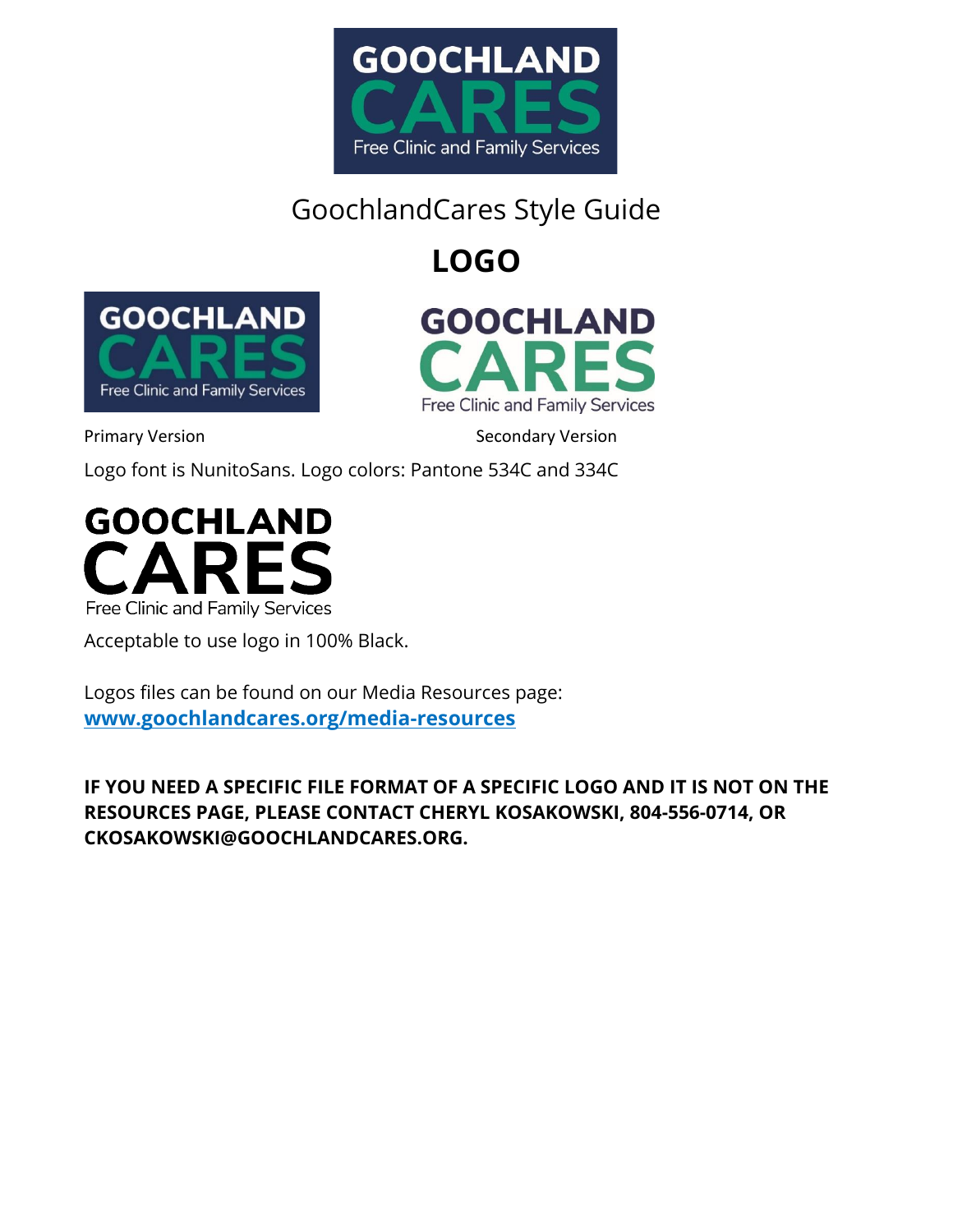

# **NAME**

Full name: GoochlandCares Free Clinic and Family Services Common usage: GoochlandCares

The "G" and the "C" are capitalized. **There is NO space between "Goochland" and "Cares".** Spell out the word "and". Do NOT use an ampersand.

Best practice:

Use the full name when referring to the organization for the first time in an official document. Then you can use just GoochlandCares in the remaining text. Most commonly, just GoochlandCares is used.

*Example:*

"During Volunteer Appreciation Month, GoochlandCares recognizes and thanks over 500 volunteers who support its mission to provide basic human services and health care to our Goochland neighbors in need."

"Throughout the month, GoochlandCares will celebrate volunteers with special treats, client testimonies, a fun gathering, and more."

As an adjective: GoochlandCares

*Example:*

"The GoochlandCares volunteers enjoyed the picnic."

or

"GoochlandCares volunteers help us deliver quality services to our clients every day."

(Just as you would say: CarMax associates sorted donations in the Clothes Closet today.)

As possessive: GoochlandCares'

*Example:*

"GoochlandCares' Well Woman program schedules cancer screenings for female clients over 50."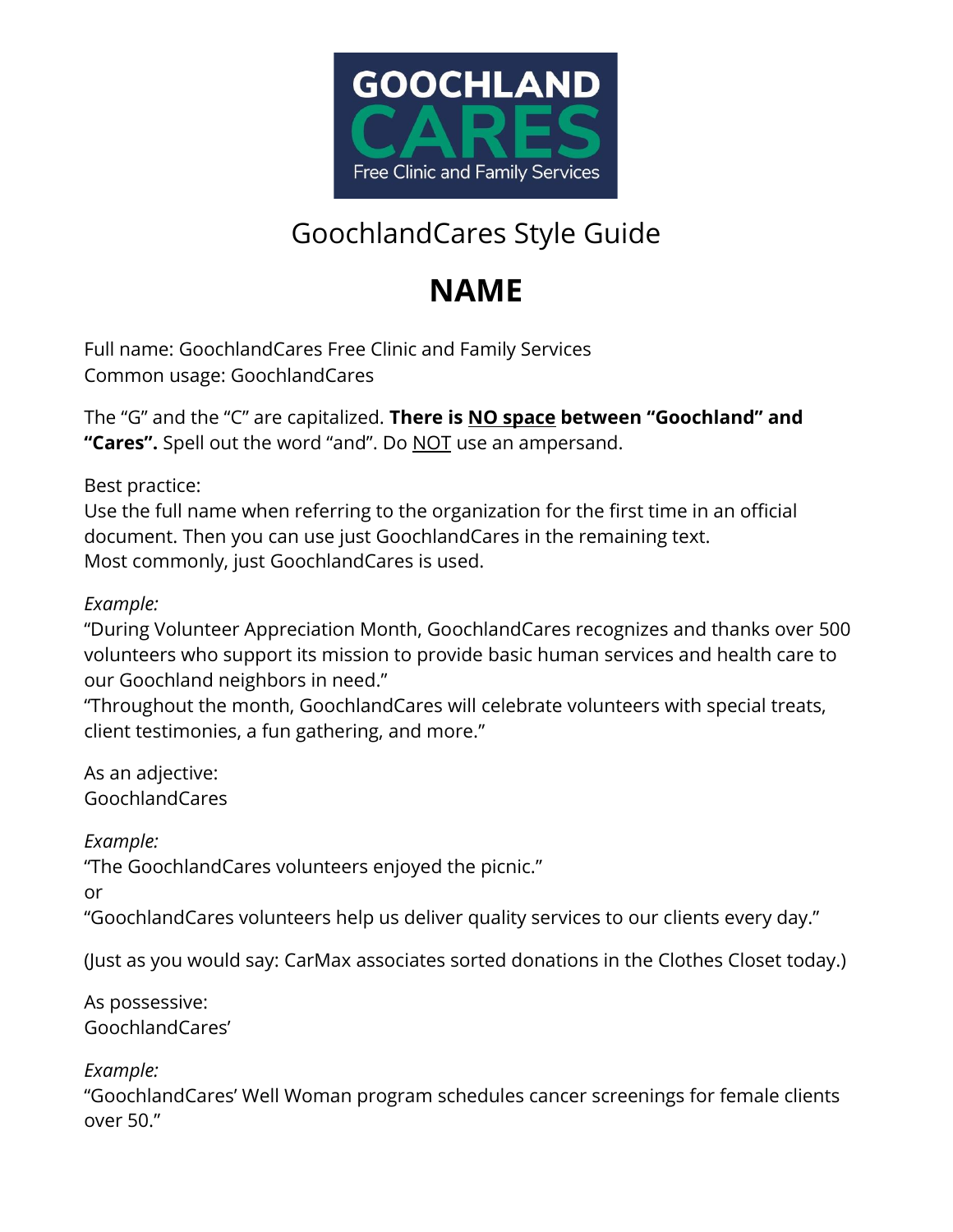

# **COPY**

GoochlandCares – the name of the organization is always written as one word, no spaces, with the "G" and the "C" capitalized.

Health care – we write this term as 2 words, lower case – health care

TAG LINES/THEMES:

Acceptable

- GoochlandCares and I Care
- Neighbors Helping Neighbors
- Keep The Momentum Going (post Capital Campaign)
- Making a Difference
- Open Doors of Hope
- Building Bridges of Hope
- You Make Us Strong

Do NOT use:

- Partners of Hope
- Bringing Hope to Life
- ALL.HERE.NOW.
- Living Hope
- Bridging Gaps

## ACTION STATEMENTS

- GoochlandCares and I Care. (In this statement, "GoochlandCares" should be one word with the "G" and the "C" capitalized, "I" should be capitalized and the "C" in Care should be capitalized.)
- Make a difference (i.e. "Your support makes a difference in the lives of your neighbors in need.", "You can make a difference.", "Your kindness truly makes a difference.")
- Make it happen (i.e. "You make (or made) it happen. Thank you.")
- Open doors of hope (i.e. "Open doors of hope for neighbors in need. Give today.")
- Building Bridges of Hope (i.e. "Join us in Building Bridges of Hope. Your gift truly makes a difference.") (Building Bridges of Hope is the name of an event. It is also used as action statement. Always use the "ing" version as shown. For instance, you would NOT say, "Help us build bridges of hope." Use initial caps except for the "of.")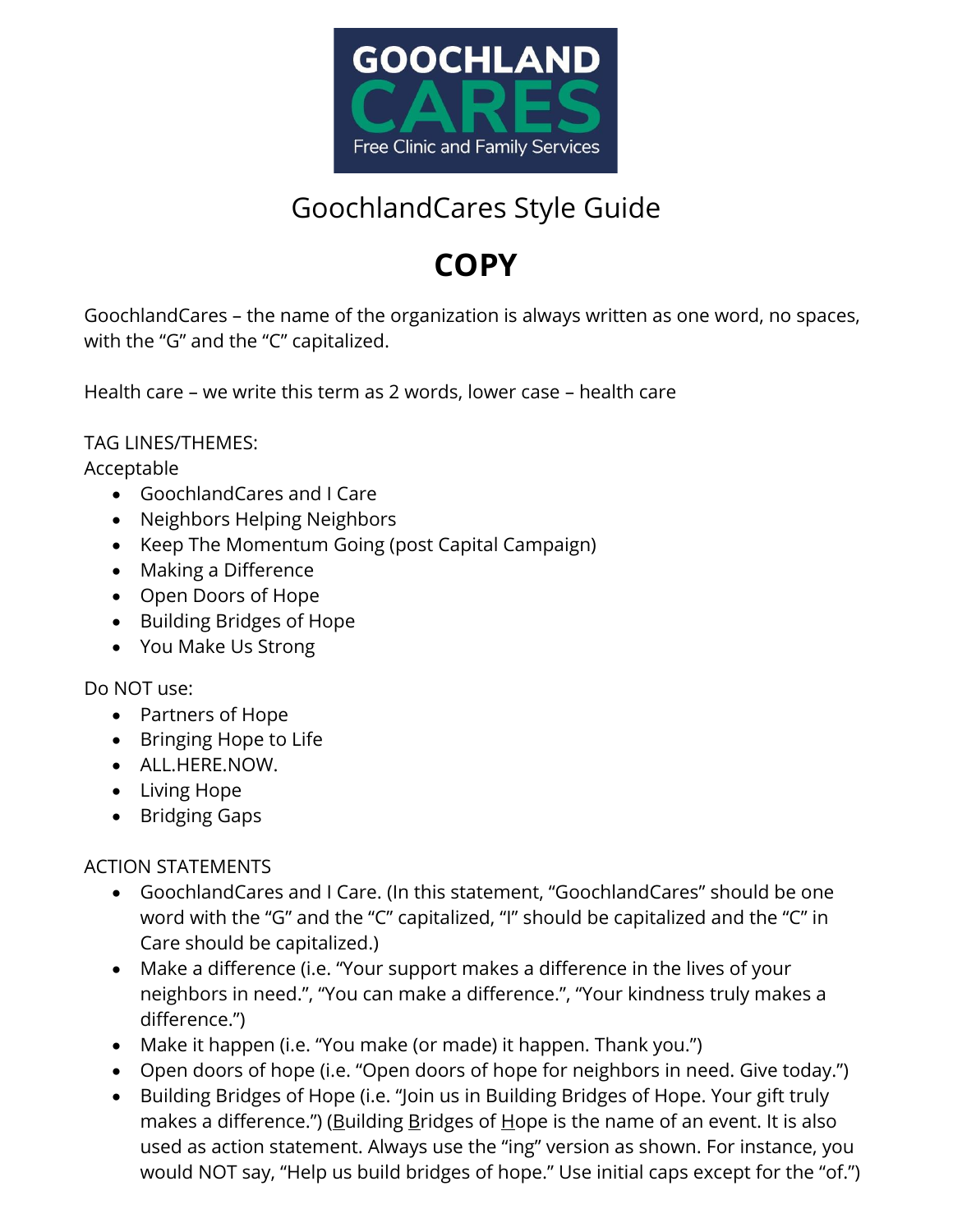PROGRAMS – this is the correct way to refer to our 12 programs

- Medical Care
- Dental Care
- Mental Health Care
- Transportation Services
- Food Pantry
- Clothes Closet
- Case Management
- Financial Assistance-VITA
- Critical Home Repair
- Emergency Housing
- Sexual and Domestic Violence Services
- **GED/ESL Education**

Use initial caps and spaces in-between words as shown.

In a paragraph, we also use the term Free Clinic when referring to health care.

*Example:*

"Without the Free Clinic, I would not have my high blood pressure under control."

We also sometimes refer to Registration as its own service area.

*Example:*

"Our Registration staff and volunteers help households connect with the services their families need."

When referring to one program by its name, treat as a proper noun. If you use "the" in front of the program name, it should NOT be capitalized unless it is the first word of the sentence.

*Example:*

"Once I registered at GoochlandCares, I could shop at the Food Pantry once a week."

OR "I get school clothes for my boys at the Clothes Closet."

BUT "The Food Pantry serves 200 families every week."

It is acceptable to use the word "program" behind the actual program name.

Do NOT capitalize the word "program".

*Example:*

Preferred: "Critical Home Repair completed 7 projects last month."

Acceptable: "Last month, the Critical Home Repair program completed 7 projects."

Preferred: "In 2016, Emergency Housing helped 23 families in crisis stay safe."

Acceptable: In 2016, the Emergency Housing program helped 23 families in crisis stay safe."

Phone Numbers: Please use only hyphens when typing phone numbers, as in 804-556- 6260.

(No parentheses, no periods, no slash marks)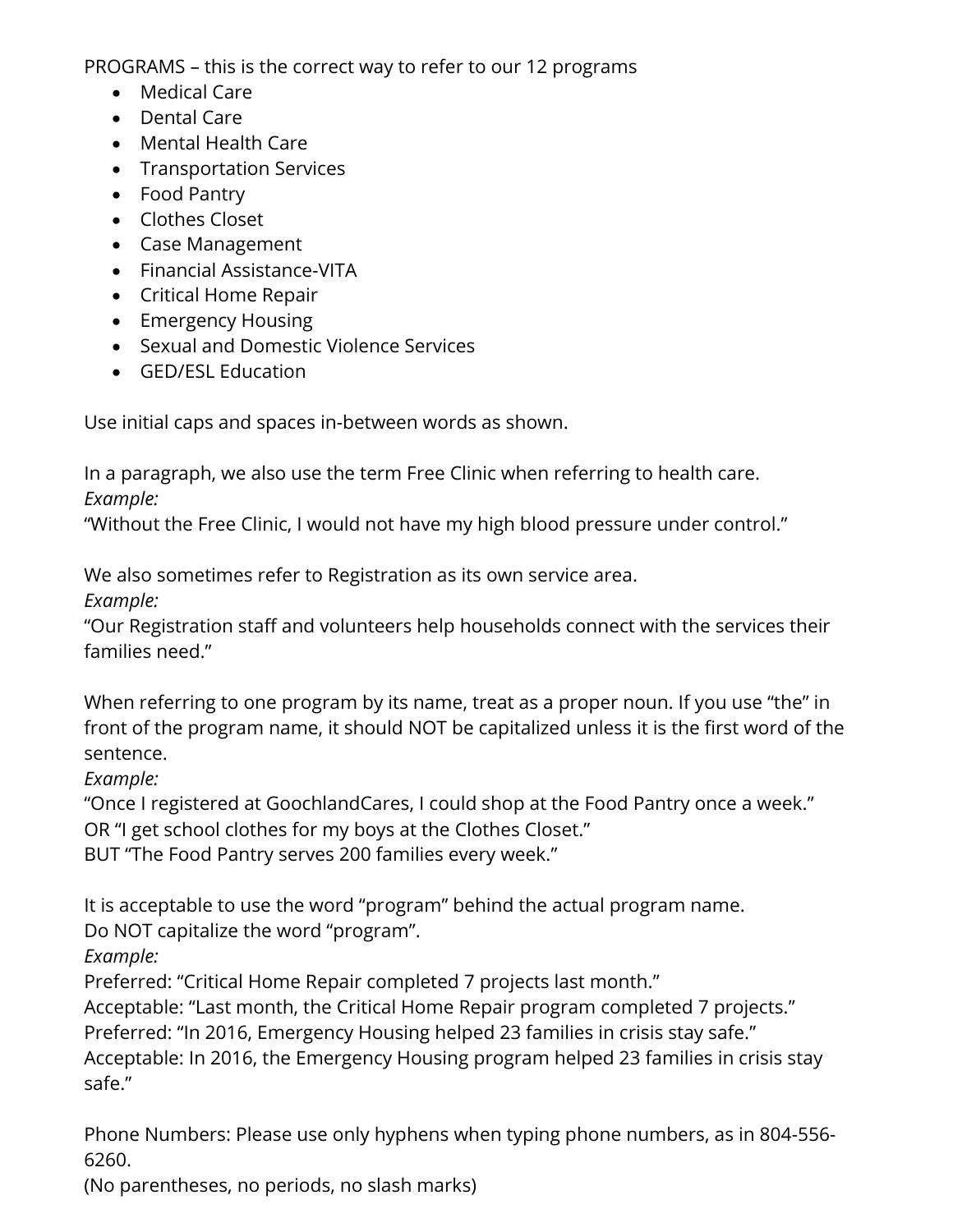### Acceptable:

"Since 1952, GoochlandCares has been a safety net for residents who are vulnerable and lack adequate resources."

"GoochlandCares' twelve programs provide clients with comprehensive solutions to meet their individual needs."

Basic needs may be listed as:

- quality health care
- secure housing
- nutritious food
- adequate clothing
- and freedom from violence

Standard Program Descriptions:

#### Health Care

GoochlandCares offers wellness visits, chronic illness management, dental procedures, medications, counseling, and cancer screenings to diagnose, prevent, and treat health problems.

GoochlandCares staff and volunteers - including doctors, dentists, nurses, dental hygienists, specialists, counselors, and administrative assistants - ensure clients receive the quality health care they deserve.

#### Food Pantry

Goochland residents, churches, businesses, school groups, civic organizations, and partners like FeedMore, committed to caring for their neighbors in crisis, fill the shelves of the Food Pantry.

#### Clothes Closet

Clients receive \$25 store credit per month for each person in their household. GoochlandCares also provides household goods to resettle individuals and families when moving out of our emergency housing.

### Emergency Housing

Emergency Housing shelters Goochland residents who have nowhere else to turn when disaster strikes. GoochlandCares works with clients to chart a path back to a safe, secure living environment.

### Critical Home Repair

Critical Home Repair assists clients with home repair jobs like a leaky roof, rotted floorboards, or a handicapped ramp, to keep them safe and independent.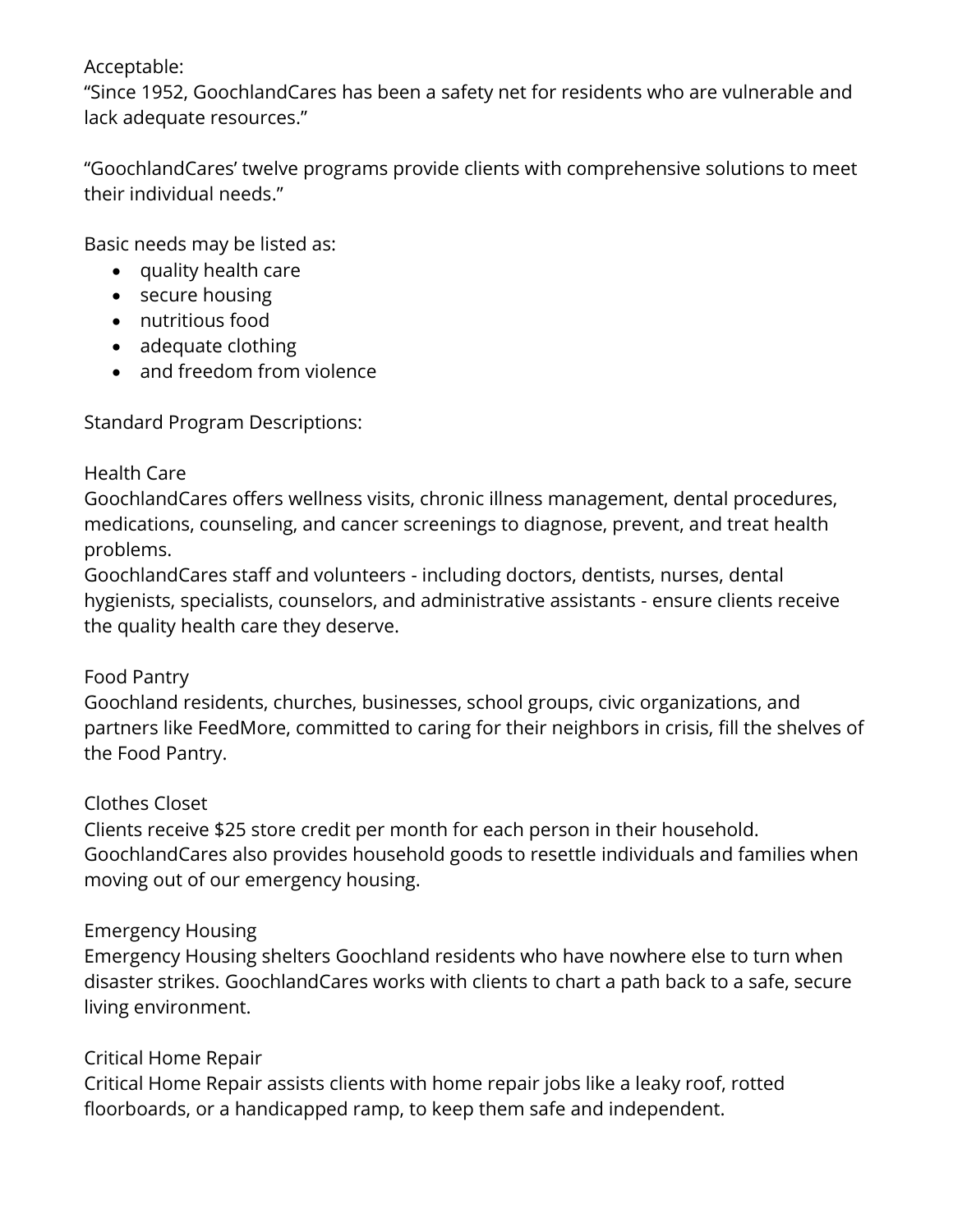### Financial Assistance-VITA

Financial Assistance pays a utility bill or makes a rent or mortgage payment to help a client avoid service termination or eviction. Financial counselors and case managers meet with clients to make a budget and identify additional sources of assistance. The VITA program helps households earning less than \$56,000 per year maximize their tax refunds and start on the path to greater financial well-being.

## Sexual and Domestic Violence Services

Trauma-informed care addresses immediate concerns including safety and emergency shelter. Additional planning may include court advocacy and counseling for household members. You do NOT have to be a client of GoochlandCares to receive sexual or domestic violence services. If you, or someone you know, needs assistance, call: 24-HOUR HOTLINE 804-980-6267.

### Volunteerism

As a certified Service Enterprise organization, GoochlandCares utilizes volunteers throughout our programs to help us fulfill our mission.

GoochlandCares has been certified by the Points of Light Foundation as a Service Enterprise organization. Only 15% of non-profits nationwide achieve this recognition. A Service Enterprise is "an organization that fundamentally leverages volunteers and their skills across all levels of the organization to successfully deliver on its social mission."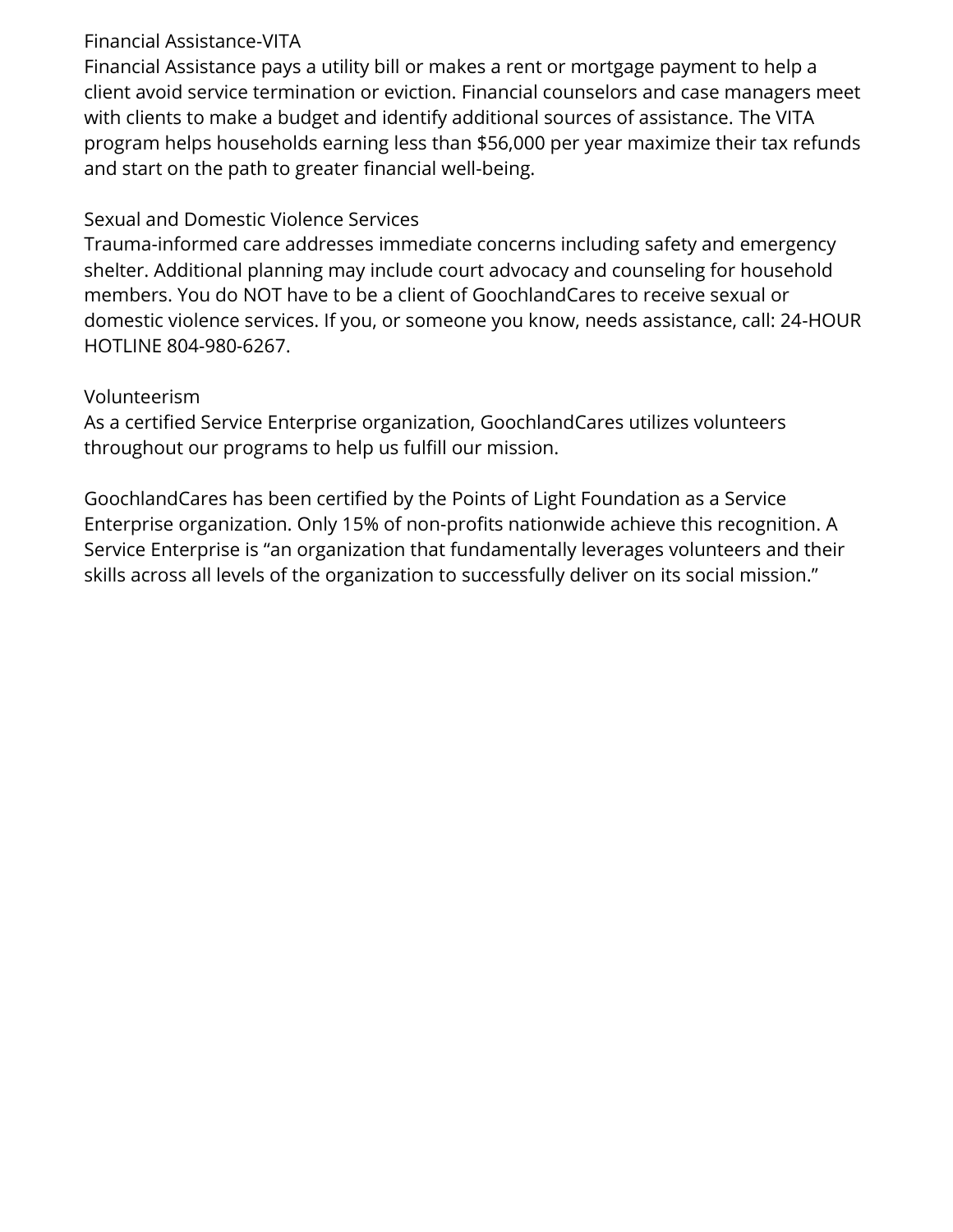

# **BOILERPLATE**

GoochlandCares is a private, 501(c)(3), non-profit organization that provides basic human services and health care to our Goochland neighbors in need. GoochlandCares envisions an equitable community in which all persons have their basic needs met, empowering them to lead lives of self-dignity and well-being. Visit [www.GoochlandCares.org](http://www.goochlandcares.org/) or contact Adair Frayser at [afrayser@goochlandcares.org](mailto:afrayser@goochlandcares.org) or 804-556-0301. Find us on Facebook at facebook.com/goochlandcares.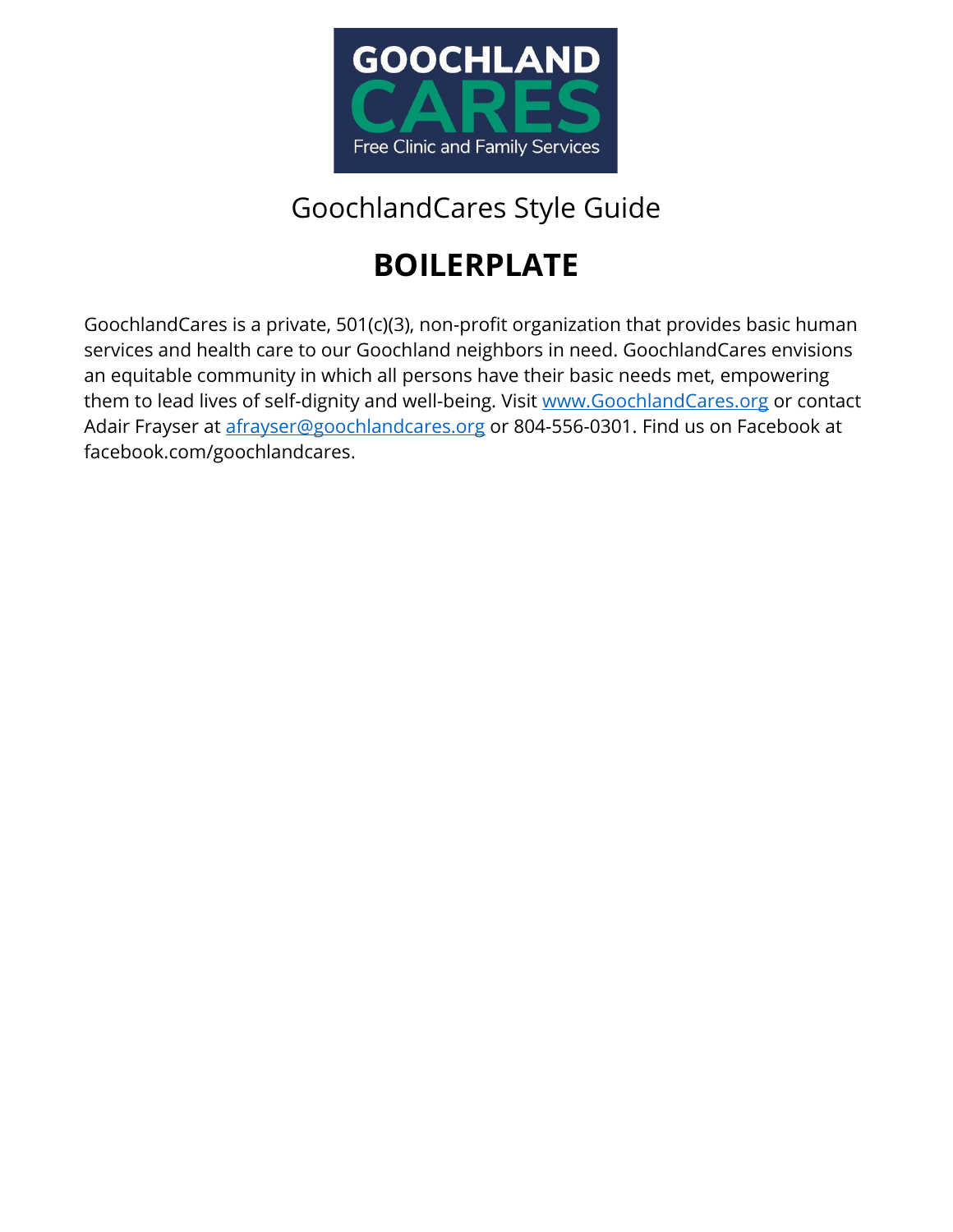

# **FONTS**

The logo graphic was created using NunitoSans. NunitoSans is not a default option in MicroSoft Office. GoochlandCares can provide the NunitoSans typeface if needed.

Our body copy font is Open Sans.

Open Sans should be available as a choice in Microsoft Office applications such as Word, Excel, and Publisher and/or can be uploaded for free.